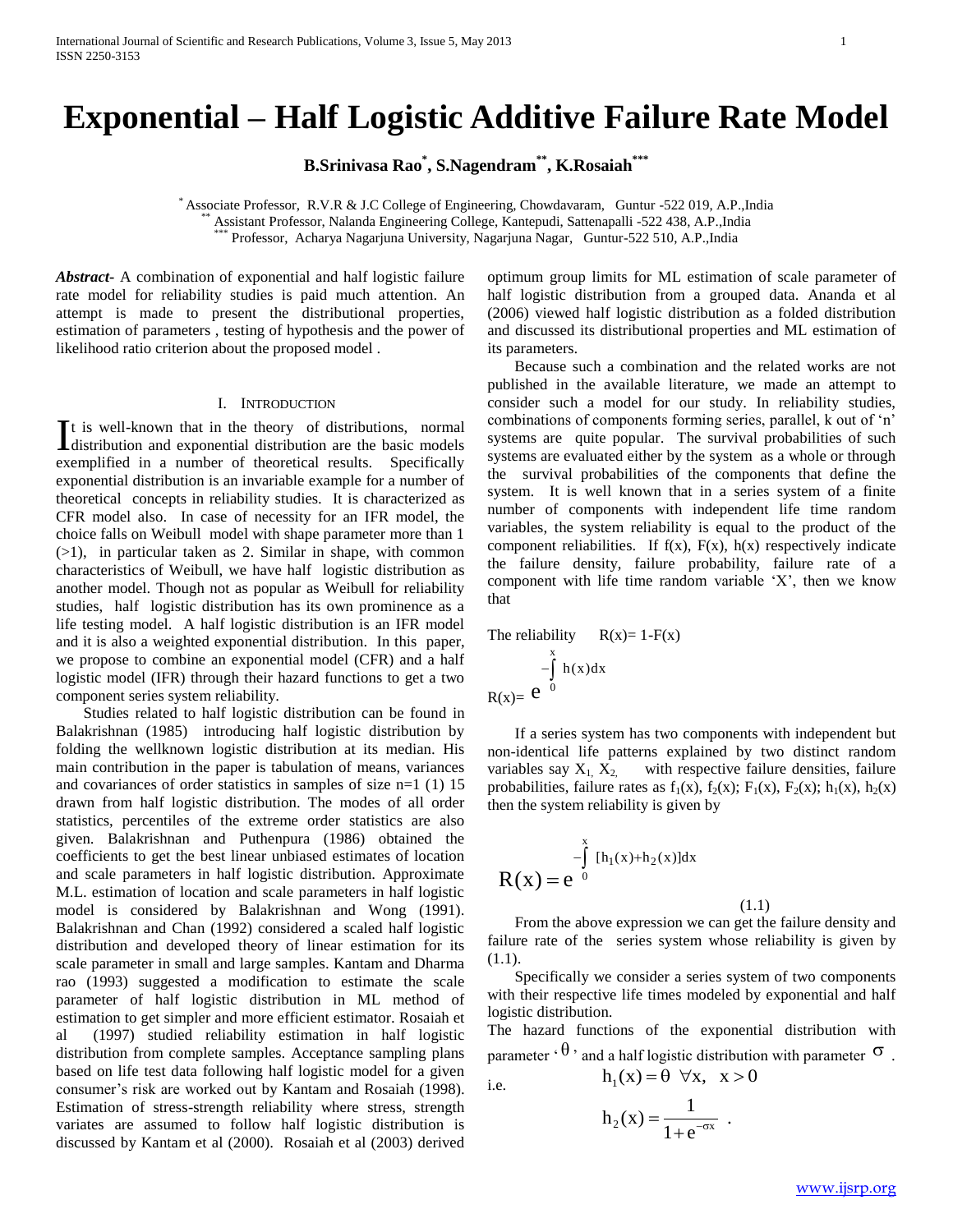The corresponding reliabilities are

 $e^{-}$ 

$$
e^{-\theta x}
$$
 and  $2e^{-\sigma x}/(1+e^{-\sigma x})$ 

The series system reliability is

$$
R(x) = \frac{2^{\frac{1}{\sigma}} e^{-\theta x}}{(1 + e^{\sigma x})^{\frac{1}{\sigma}}}, \quad x > 0, \quad \theta, \sigma > 0
$$
\n(1.2)

 we consider the failure density corresponding to (1.2) as our exponential half logistic additive failure rate model (EHLAFRM).

 The distributional properties, graphical natures for different choices of  $\theta$ ,  $\sigma$  are discussed in section 2. Estimation of parameters from ungrouped and grouped data is presented in section 3 and section 4 respectively. Likelihood ratio criterion and power of likelihood ratio criterion are given in section 5 and section 6 respectively. Summary and conclusions are in section 7.

### *II.* DISTRIBUTIONAL PROPERTIES

 The probability density function, the CDF, failure rate of EHLAFRM are respectively given by

$$
f(x) = \frac{2^{\frac{1}{\sigma}} e^{-\theta x}}{(1 + e^{\sigma x})^{\frac{1}{\sigma}+1}} \Big[ \theta(1 + e^{\sigma x}) + e^{\sigma x} \Big] x > 0, \theta, \sigma > 0
$$
\n(2.1)

$$
F(x) = 1 - \frac{2^{\frac{1}{\sigma}} e^{-\theta x}}{(1 + e^{\sigma x})^{\frac{1}{\sigma}}}, \quad x > 0, \quad \theta, \sigma > 0
$$
\n(2.2)

$$
h(x) = \theta + \frac{e^{\sigma x}}{1 + e^{\sigma x}}, \quad x > 0; \quad \theta, \sigma > 0
$$
 (2.3)

 The shape of the frequency curve is as shown in the following graphs for various values of  $\theta = 0.5, 1, 1.5, 2$  and  $\sigma$  =0.5,1,1.5,2. The probability function appears to be a decreasing function for all the 6 cases given below.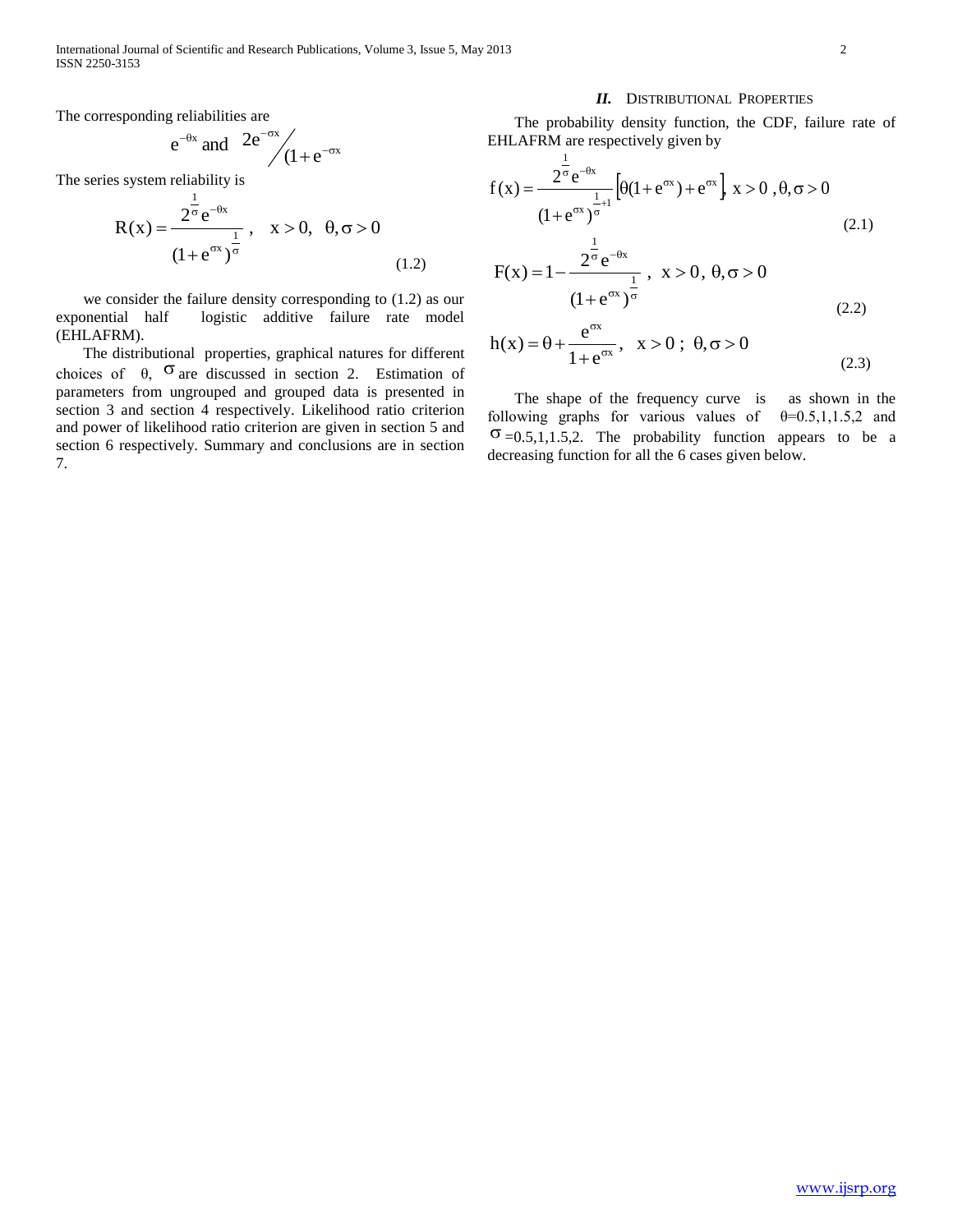

# III. MAXIMUM LIKELIHOOD ESTIMATION FROM UNGROUPED DATA

$$
L = \prod_{i=1}^{n} f(x_i, \theta)
$$

Let  $x_1, x_2, \ldots, x_n$  be a random sample of size n from a population with density function  $f(x, \theta)$ , then the likelihood function of the sample values  $x_1, x_2, \ldots, x_n$  is given by

where  $f(x_i, \theta)$  is the probability density function.

 L gives the relative likelihood that the random variable assume a particular set of values  $x_1, x_2, \ldots, x_n$  for a given sample  $x_1, x_2, \ldots, x_n$ , L becomes a function of  $\theta$ , the parameter.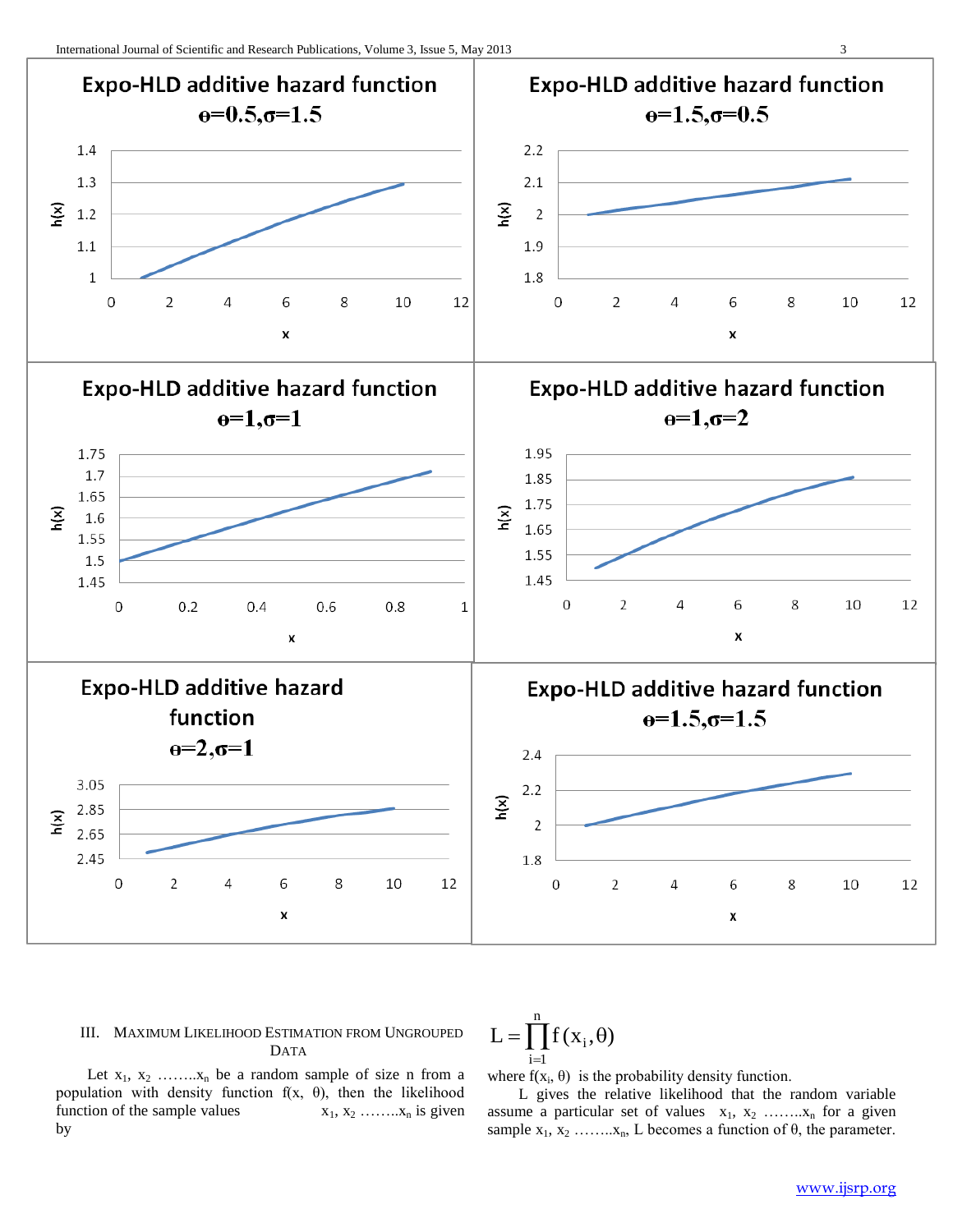If there exists a function  $\hat{\theta} = \hat{\theta}(x_1, x_2,...x_n)$  of the sample values which maximizes L for variations in  $\theta$ , then  $\hat{\theta}$  can be

Hence  $\hat{\theta}$  is the solution of 0  $\frac{L}{d} = 0$  and  $\frac{\partial^2 L}{\partial \Omega^2}$ 2  $\lt$  $\partial$  $=$  $\partial$ 

 $\partial \theta$ 

 $\partial \theta$ 

Let  $x_1, x_2, \ldots, x_n$  is a random sample of size 'n' drawn from the EHLAFRM with pdf  $f(x; \theta, \sigma)$  then the likelihood function is given by

estimator (MLE).

$$
L = \prod_{i=1}^{n} f(x_i; \theta, \sigma)
$$
  
\n
$$
\Rightarrow L = \prod_{i=1}^{n} \frac{2^{\frac{1}{\sigma}} e^{-\theta x_i}}{(1 + e^{-\sigma x_i})} \left[\theta(1 + e^{\sigma x_i}) + e^{\sigma x_i}\right]
$$
  
\n
$$
\Rightarrow \log L = \sum_{i=1}^{n} \log \left\{\frac{2^{\frac{1}{\sigma}} e^{\theta x_i}}{(1 + e^{\sigma x_i})^{\frac{1}{\sigma}+1}} \left[\theta(1 + e^{\sigma x_i}) + e^{\sigma x_i}\right]\right\}
$$
\n(3.1)

The MLEs of  $\theta$ ,  $\sigma$  can be obtained by solving the following likelihood equations

$$
\frac{\partial \log L}{\partial \theta} = 0
$$
  
\n
$$
\Rightarrow \sum_{i=1}^{n} \left\{ \frac{(1 + e^{\sigma x_i})(1 - \theta x_i) - x_i e^{\sigma x_i}}{\theta (1 + e^{\sigma x_i}) + e^{\sigma x_i}} \right\} = 0
$$
  
\nand  
\n
$$
(3.3)
$$

$$
\frac{\partial \log L}{\partial \sigma} = 0
$$
\n
$$
\Rightarrow \sum_{i=1}^{n} \left\{ \frac{\log (1 + e^{\sigma x_i}) - \log 2}{\sigma^2} - \frac{x_i e^{\sigma x_i} (\theta - \sigma)}{\sigma \left[ \theta (1 + e^{\sigma x_i}) + e^{\sigma x_i} \right]} - \frac{x_i e^{2^{\sigma x_i}} (1 + \sigma)}{\sigma (1 + e^{\sigma x_i}) \left[ \theta (1 + e^{\sigma x_i}) + e^{\sigma x_i} \right]} \right\} = 0
$$
\n(3.4)

 The equations (3.3) and (3.4) have to be solved through iteration only with some well known numerical methods and get the MLEs of  $\theta$  and  $\sigma$  say  $\theta^*$  and  $\sigma^*$  respectively.

However, by using a simple successive method, the ML equations (3.3) and (3.4) can be further simplified and get the following estimators (not ML estimators) for  $\theta$ ,  $\sigma$  say  $\hat{\theta}$ ,  $\hat{\sigma}$  are obtained

 $\sum_{i=1}$  $\left\{ \frac{1}{x_i} - \frac{e^{-t}}{1 + e^{-t}} \right\}$  $\sigma$  $\int$  $\left\{ \right.$  $\mathbf{I}$  $\overline{\mathcal{L}}$ ⇃  $\left\lceil \right\rceil$  $\ddot{}$  $\hat{\theta} = \sum_{n=1}^{n} \left\{ \frac{1}{n} \right\}$  $\sum_{i=1}$  |  $x_i$  1+ $e^{\sigma x}$ x  $i = 1 + e^{6x_i}$ i  $1 + e$ e x  $\hat{\theta} = \sum_{n=1}^{n} \left[ \frac{1}{n} \right]$  (3.5) 1 x  $2\sum x$  $\hat{\mathrm{v}} = \frac{-\mathrm{i}}{\mathrm{n}}$  $i = 1$ 2 i n  $i = 1$ i  $=\frac{-i=1}{n}$  - $\sum$  $\sum$  $=$  $=$  $(3.6)$ 

taken as estimator of  $\theta$  and usually called maximum likelihood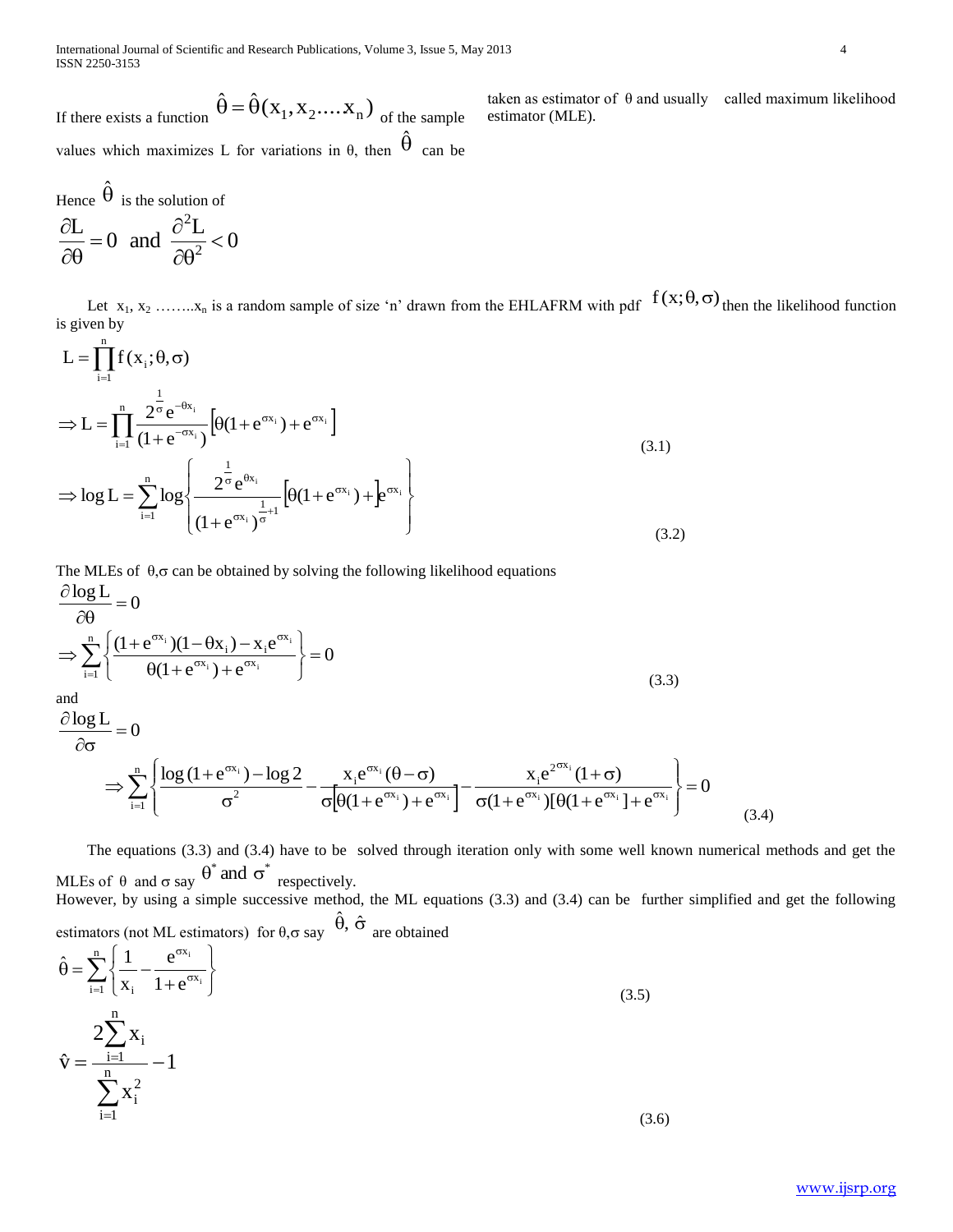Accordingly the exact variances of the MLEs are not mathematically tractable. However, the asymptotic variance, covariance of the estimates of the parameters are obtained using the following elements of the information matrix :

$$
I_{11} = -E\left(\frac{\partial^2 \log L}{\partial \theta^2}\right)
$$
  
\n
$$
I_{11} = -E\left[\sum_{i=1}^n \left\{\frac{(1 + e^{\sigma x_i})^2}{(\theta(1 + e^{\sigma x_i}) + e^{\sigma x_i})^2}\right\}\right]
$$
  
\n
$$
I_{12} = I_{21} = -E\left(\frac{\partial^2 \log L}{\partial \theta \partial \sigma}\right)
$$
\n(3.7)

$$
I_{12} = I_{21} = -E \left[ \sum_{i=1}^{n} \left\{ \frac{x_i e^{\sigma x_i}}{(\theta (1 + e^{\sigma x_i}) + e^{\sigma x_i})^2} \right\} \right]
$$
(3.8)

$$
I_{22} = -E\left(\frac{\partial^2 \log L}{\partial \sigma^2}\right)
$$
  
= 
$$
-E\left[\sum_{i=1}^n \left\{\frac{(\lambda x_i + 2vx_i)^2 - (\lambda(1 + vx_i) + v^2x_i)2x_i}{(\lambda(1 + vx_i) + v^2x_i)^2}\right\}\right]
$$
(3.9)

The estimated information matrix elements are

$$
\begin{aligned} &\hat{I}_{11}=-\left.\frac{\partial^2\log L}{\partial\theta^2}\right|_{\theta=\theta^*}\\ &\hat{I}_{12}=\hat{I}_{21}=-\left.\frac{\partial^2\log L}{\partial\theta\partial\sigma}\right|_{|\theta=\theta^*,\,\sigma=\sigma^*}\\ &\hat{I}_{22}=-\frac{\partial^2\log L}{\partial\sigma^2}\Big|_{\sigma=\sigma^*}\end{aligned}
$$

The estimated asymptotic dispersion matrix of the MLEs is given by the inverse of

$$
\begin{bmatrix} \hat{\mathbf{I}}_{11} & \hat{\mathbf{I}}_{12} \\ \hat{\mathbf{I}}_{21} & \hat{\mathbf{I}}_{22} \end{bmatrix}
$$

## IV. MAXIMUM LIKELIHOOD ESTIMATION FROM GROUPED DATA

The probability density function (p.d.f) and the distribution function of EHLAFRM are respectively given by

$$
f(x) = \frac{2^{\overline{\sigma}} e^{-\theta x}}{(1 + e^{\sigma x})^{\frac{1}{\sigma}+1}} \left[ \theta(1 + e^{\sigma x}) + e^{\sigma x} \right] x > 0, \theta, \sigma > 0
$$
  
(1 + e <sup>$\sigma x$</sup> ) $\frac{1}{\sigma}$   

$$
F(x) = 1 - \frac{2^{\frac{1}{\sigma}} e^{-\theta x}}{(1 + e^{\sigma x})^{\frac{1}{\sigma}}}, \quad x > 0, \theta, \sigma > 0
$$
  
(4.1)

where  $θ$ ,  $σ$  are the parameters.

1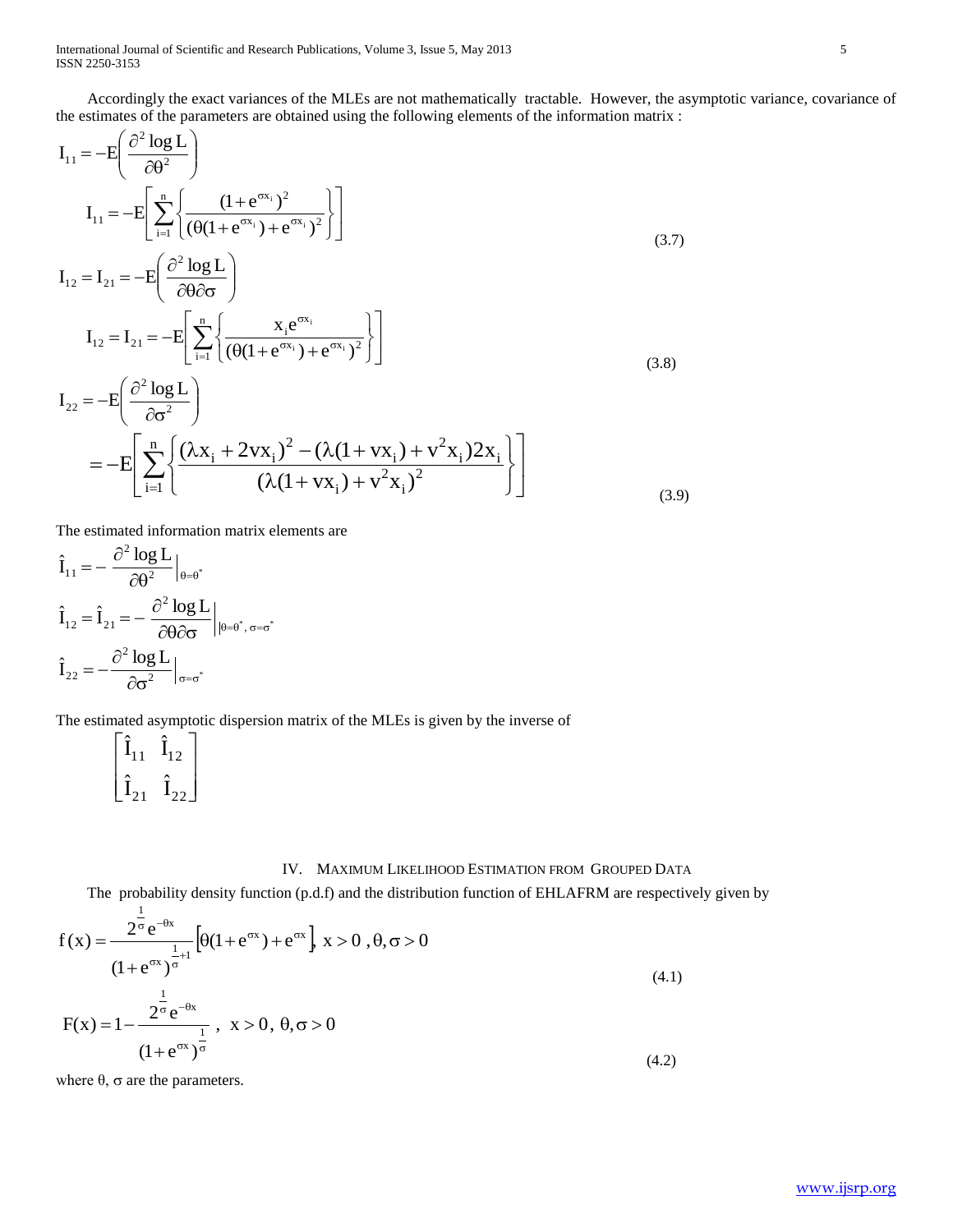International Journal of Scientific and Research Publications, Volume 3, Issue 5, May 2013 6 ISSN 2250-3153

Suppose that a raw sample  $x_1, x_2, \ldots, x_n$  drawn from (4.1) is distributed into  $k(\geq 2)$  unequispaced groups  $(t_{i-1}, t_i)$ , $i = 1,2, ..., k$ , such that the i-th group  $(t_{i-1}, t_i)$  includes 'n<sub>i</sub>' observations. The points are called group (class) limits. We take  $t_0$  and  $t_k$  as '0' and ' $\infty$ ' respectively. Then we have the data as

Class interval :  $(0-t_1)$   $(t_1-t_2) ...$   $(t_{i-1}-t_i) ...$   $(t_{k-1}-\infty)$ Frequency :  $n_1$   $n_2$  ...  $n_i$  ...  $n_k$ 

The likelihood function of the grouped sample is given by

$$
L=\prod_{i=1}^k [\,p_i\,]^{n_i}
$$

where  $p_i$  is the probability of an observation falling in the i-th group, i.e.,  $i = 1,2, \dots, k.$  $p_i = F(t_i) - F(t_{i-1}),$ F(.) is the standard EHLAFRM function given by

$$
F(t_{i})=1-\frac{2^{\frac{1}{\sigma}}e^{-\theta t_{i}}}{(1+e^{\sigma t_{i}})^{\frac{1}{\sigma}}}
$$
   
  $t > 0, \theta, \sigma > 0$ 

The log-likelihood equations, to get ML estimates of the parameters  $\theta$  and  $\sigma$ , on simplification, are respectively,

 $(4.3)$ 

$$
\sum_{i=1}^{k} n_{i} \left[ \frac{-A_{i-1}(t_{i-1}) + B_{i}t_{i}}{(A_{i-1} - B_{i})} \right] = 0
$$
\n
$$
(4.4)
$$
\nand\n
$$
\sum_{i=1}^{k} n_{i} \left[ \frac{-A_{i-1} \left\{ \frac{\log 2}{\sigma^{2}} + \frac{t_{i-1}e^{\sigma t_{i-1}}}{\sigma(1 + e^{\sigma t_{i-1}})} - \frac{\log(1 + e^{\sigma t_{i-1}})}{\sigma^{2}} \right\} + B_{i} \left\{ \frac{\log 2}{\sigma^{2}} + \frac{t_{i}e^{\sigma t_{i}}}{\sigma(1 + e^{\sigma t_{i}})} + \frac{\log(1 + e^{\sigma t_{i}})}{\sigma^{2}} \right\}}{(A_{i-1} - B_{i})} \right] = 0
$$
\nwhere\n
$$
A_{i-1} = e^{-\theta t_{i-1}} (1 + e^{\sigma t_{i}})^{\frac{1}{\sigma}}
$$
\nand\n
$$
B_{i} = e^{-\theta t_{i-1}} (1 + e^{\sigma t_{i}})^{\frac{1}{\sigma}}
$$
\n
$$
(4.5)
$$

 We shall often consider the special but not unusual case when the group limits  $0, t_1, t_2, ..., t_{k-1}$  [except the last group  $(t_{k-1}, \infty)$  are equidistant, i.e.,  $t_i = it_1$  for  $i=0,1,2,..., k-1$ . This situation will be referred to as 'equispaced grouping'. Then the log-likelihood equations (4.4) and (4.5) respectively reduce to

$$
\begin{split} &\sum_{i=1}^{k}n_{i}\Bigg[\frac{-A_{i-1}^{*}(i-1)t_{1}+B_{i}^{*}it_{1}}{(A_{i-1}^{*}-B_{i}^{*})}\Bigg]=0 \qquad \qquad (4.6) \\ &\sum_{i=1}^{k}n_{i}\Bigg[\frac{-A_{i-1}\Bigg\{\frac{\log2}{2}+\frac{(i-1)t_{i}e^{\sigma(i-1)t_{i}}}{\sigma(1+e^{\sigma(i-1)t_{i}})}-\frac{\log(1+e^{\sigma(i-1)t_{i}})}{\sigma^{2}}\Bigg\}+B_{i}\Bigg\{\frac{\log2}{\sigma^{2}}+\frac{it_{i}e^{\sigma it_{i}}}{\sigma(1+e^{\sigma it_{i}})}+\frac{\log(1+e^{\sigma it_{i}})}{\sigma^{2}}\Bigg\}}{(A_{i-1}-B_{i})}\Bigg]=0 \end{split}
$$

and (4.7)

 where  $t_{-1}^{\prime} = e^{-(i-1)t_1} (1 + e^{\sigma it_i})^{\sigma}$ 1  $A_{i-1}^* = e^{-(i-1)t_1} (1 + e^{\sigma i t_i})^{\frac{1}{\sigma}}$  and  $B_i^* = e^{-\theta i t_1} (1 + e^{\sigma(i-1)t_i})^{\frac{1}{\sigma}}$  $B_i^* = e^{-\theta i t_1} (1 + e^{\sigma (i-1)t_i})^{\sigma}$ .  $t_i$ 's  $(i = 0,1,2...$ ,k)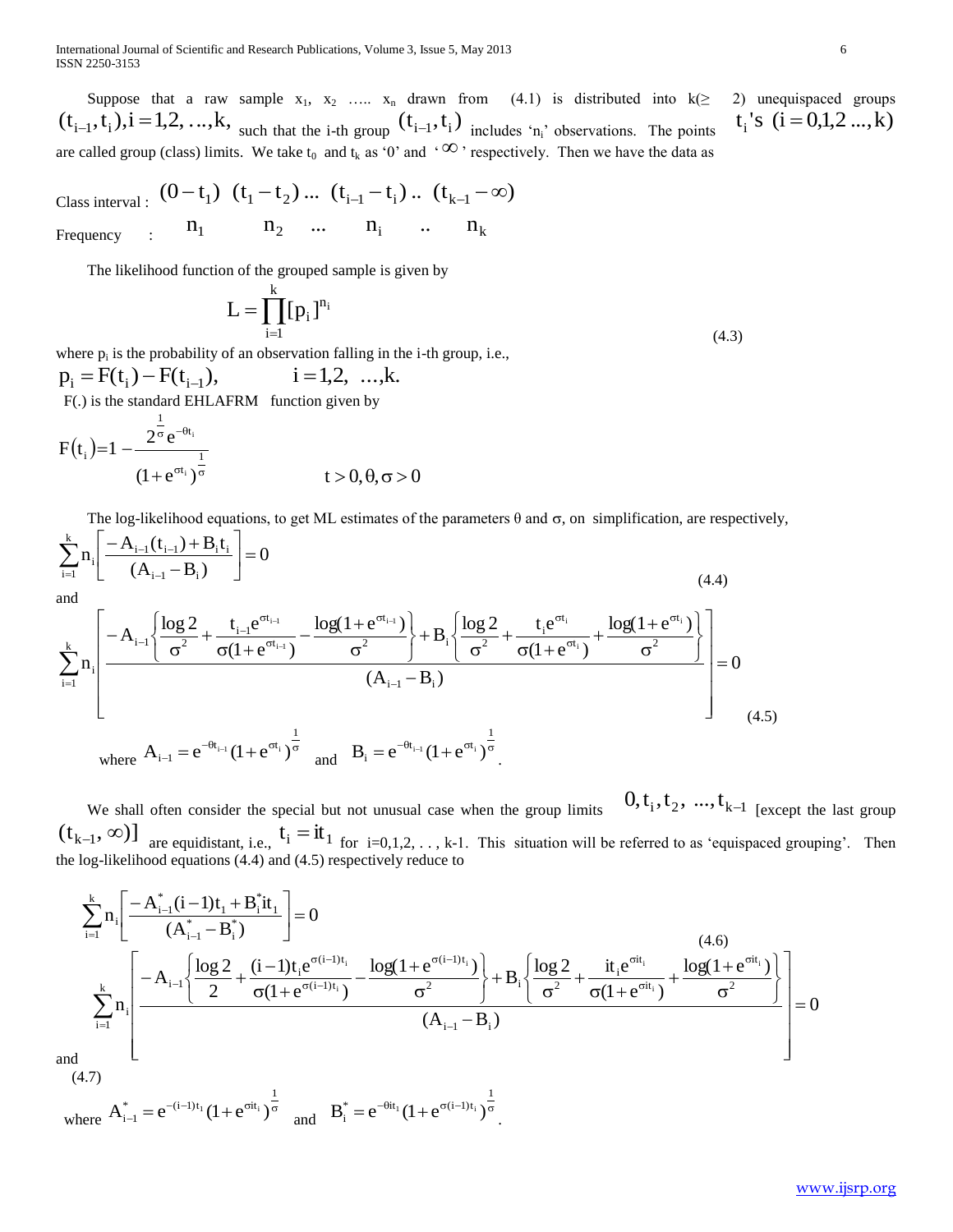International Journal of Scientific and Research Publications, Volume 3, Issue 5, May 2013 ISSN 2250-3153

The ML estimates of the parameters  $\theta$  and  $\sigma$  say  $\hat{\theta}_G$  and  $\hat{\sigma}_G$  from unequispaced and  $\hat{\theta}_g$  and  $\hat{\sigma}_g$  from equispaced grouped samples are simultaneous iterative solutions of the pairs of equations (4.4), (4.5) and (4.6), (4.7) respectively. In the case of an unequispaced grouped sample, the elements of information matrix are given by  $I = -FI\partial^2 \log I / \partial \theta^2$ 

$$
I_{11} = -E\left\{\sum_{i=1}^{k} n_i \frac{\left[(t_{i-1})^2 A_{i-1} - t_i^2 B_i\right) (A_{i-1} - B_i) - (B_i t_i - t_{i-1} A_{i-1})^2\right]}{(A_{i-1} - B_i)^2}\right\}
$$
\n
$$
I_{22} = -E[\partial^2 \log L / \partial \sigma^2]
$$
\n
$$
\frac{\partial^2 \log L}{\partial \sigma^2} =
$$
\n
$$
-E\left\{\sum_{i=1}^{k} n_i \left[-A_{i-1} B_i \left\{\frac{t_{i-1} e^{\sigma t_{i-1}}}{\sigma (1 + e^{\sigma t_{i-1}})} - \frac{\log(1 + e^{\sigma t_{i-1}})}{\sigma^2} - \frac{t_i e^{\sigma t_i}}{\sigma (1 + e^{\sigma t_i})} + \frac{\log(1 + e^{\sigma t_i})}{\sigma^2}\right\}\right\}
$$
\n
$$
\left\{\frac{t_{i-1} e^{\sigma t_{i-1}}}{\sigma (1 + e^{\sigma t_{i-1}})} + \frac{\log(1 + e^{\sigma t_{i-1}})}{\sigma^2} + \frac{t_i e^{\sigma t_i}}{\sigma (1 + e^{\sigma t_{i-1}})} + \frac{\log(1 + e^{\sigma t_i})}{\sigma^2}\right\}
$$
\n
$$
-(A_{i-1}^2 - A_{i-1}B_i \left[\frac{2 \log 2}{\sigma^3} - t_{i-1}\left\{\frac{(1 + e^{\sigma t_{i-1}}) e^{\sigma t_{i-1}} (\sigma^{t_{i-1}-1}) - \sigma^{t_{i-1}} e^{2\sigma t_{i-1}}}{\sigma^2 (1 + e^{\sigma t_{i-1}})^2}\right\} + \frac{t_{i-1} e^{\sigma t_{i-1}}}{\sigma^2 (1 + e^{\sigma t_{i-1}})} - \frac{2 \log(1 + e^{\sigma t_{i-1}})}{\sigma^3}
$$
\n
$$
+(A_{i-1}B_i - B_i^2 \left[\frac{2 \log 2}{\sigma^3} - t_i \left\{\frac{(1 + e^{\sigma t_{i-1}}) [e^{\sigma t_i} (\sigma t_{i-1})] - \sigma t_{i-1} e^{2\sigma t_i}}{\sigma^2 (1 + e^{\sigma t_i})^2}\right\} + \frac{t_{
$$

$$
I_{12} = I_{21} = -E[\partial^{2} \log L / \partial \theta \partial \sigma]
$$

$$
\frac{\partial^{2} \log L}{\partial \theta \partial \sigma} = -E\left\{\sum_{i=1}^{k} n_{i} [(-A_{i-1}B_{i}ti] + A_{i-1}t_{i-1}B_{i})\right\}
$$

$$
\left\{\frac{t_{i-1}e^{\sigma t_{i-1}}}{\sigma(1+e^{\sigma t_{i-1}})} - \frac{\log(1+e^{\sigma t_{i-1}})}{\sigma^{2}} - \frac{t_{i-1}e^{\sigma t_{i}}}{\sigma(1+e^{\sigma t_{i}})} - \frac{\log(1+e^{\sigma t_{i}})}{\sigma^{2}}\right\}\right\} / (A_{i-1} - B_{i})^{2}
$$
(4.10)

where  $A_{i-1}^* = e^{-\theta(i-1)t_1} (1 + e^{\sigma it_1})^{\frac{1}{\sigma}}$  and  $B_i^* = e^{-\theta it_1} (1 + e^{-\sigma(i-1)t_1})^{\frac{1}{\sigma}}$ 

Hence, the estimated asymptotic dispersion matrix of the MLEs  $\hat{\lambda}_G, \hat{v}_G$  of  $\lambda$ , v from an unequispaced grouped sample is

$$
D[\hat{\theta}_{G}, \hat{\sigma}_{G}] = [I_{11} \ I_{22} - I_{12}^{2}]^{-1} \begin{bmatrix} I_{22} & -I_{12} \ -I_{12} \ I_{11} \end{bmatrix}
$$

In the case of an equispaced grouped sample, the elements of information matrix are obtained from (4.8) through (4.10) with  $t_i = i t_1$ ,  $i = 1, 2, ..., k - 1$ , i.e.,  $\hat{I}_{11} = -E[\partial^2 \log L/\partial \theta^2]$ 

 $(4.11)$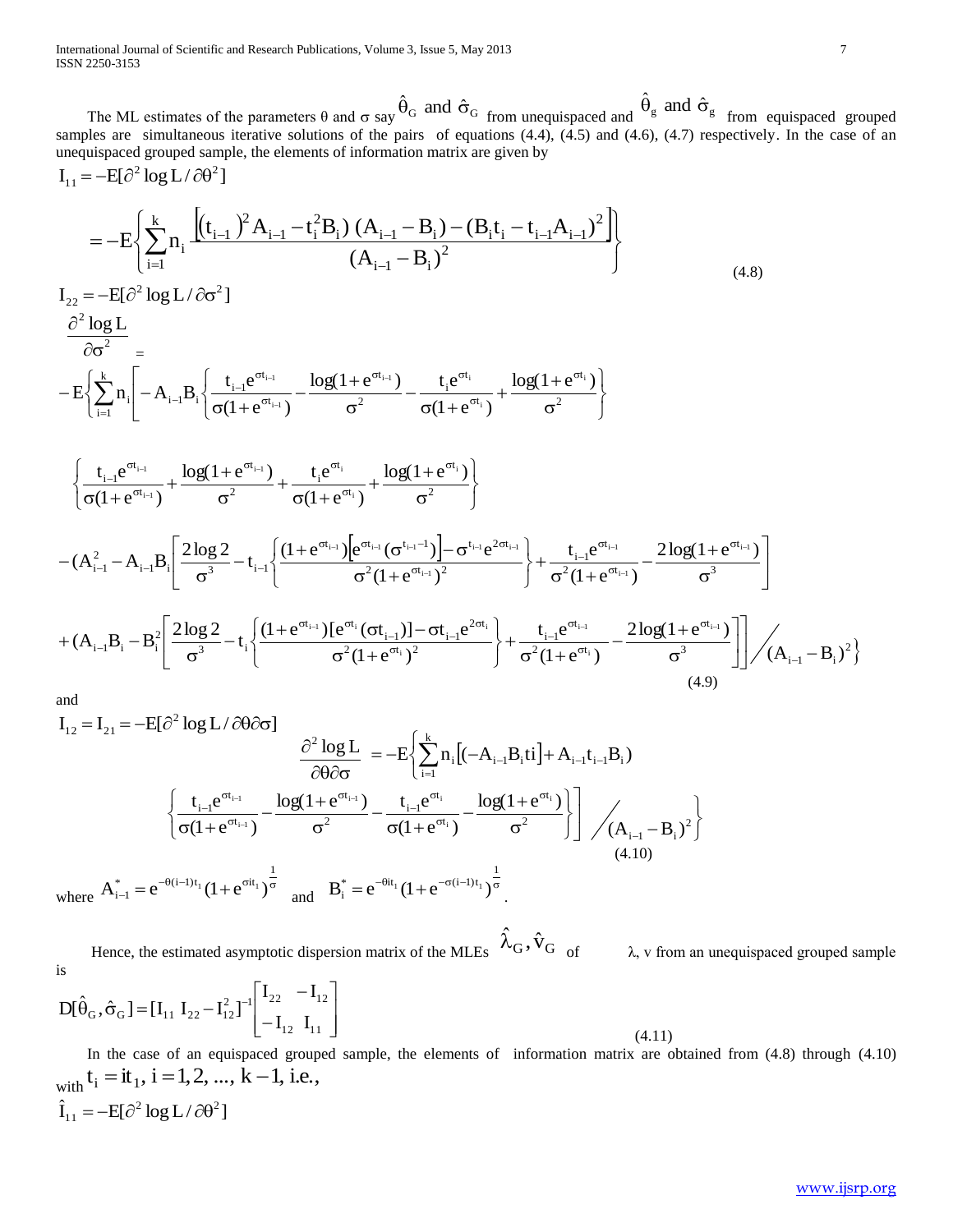International Journal of Scientific and Research Publications, Volume 3, Issue 5, May 2013 ISSN 2250-3153

 $\hat{r}$ 

 $rr21$ 

 $\mathbf{r}$   $\mathbf{a}$   $2\mathbf{a}$ 

$$
=-E\left\{\sum_{i=1}^{k}n_{i}\left[\frac{[(i-1)t_{1})^{2}A_{i-1}^{*}-(it_{1})^{2}B_{i}^{*}](A_{i-1}^{*}-B_{i}^{*})-[B_{i}^{*}it_{1}-(i-1)t_{1}A_{i-1}^{*}]^{2}}{(A_{i-1}^{*}-B_{i}^{*})^{2}}\right]\right\}
$$
(4.12)

$$
\frac{\partial^{2} log L}{\partial \sigma^{2}} = -E\left\{\sum_{i=1}^{k} n_{i}\left[A_{i-1}B_{i}\left\{\frac{(i-1)t_{i}e^{\sigma(i-1)t_{i}}}{\sigma(1+e^{\sigma(i-1)t_{i}})}-\frac{log(1+e^{\sigma(i-1)t_{i}})}{\sigma^{2}}-\frac{it_{i}e^{\sigma it_{i}}}{\sigma(1+e^{\sigma it_{i}})}+\frac{log(1+e^{\sigma it_{i}})}{\sigma^{2}}\right\}\right\}
$$
\n
$$
\left\{\frac{-(i-1)t_{i}e^{\sigma(i-1)t_{i}}}{\sigma(1+e^{\sigma(i-1)t_{i}})}+\frac{log(i+e^{\sigma(i-1)t_{i}})}{\sigma^{2}}+\frac{it_{i}e^{\sigma it_{i}}}{\sigma(1+e^{\sigma it_{i}})}-\frac{log(i+e^{\sigma it_{i}})}{\sigma^{2}}\right\}
$$
\n
$$
+(A_{i-1}^{2}-A_{i-1}B_{i})\left\{\frac{2log 2}{\sigma^{3}}-(i-1)t_{i}\left\{\frac{(1+e^{\sigma(i-1)t_{i}})[e^{\sigma(i-1)t_{i}}(\sigma(i-1)t_{i-1})]-\sigma(i-1)t_{i}e^{2\sigma(i-1)t_{i}}}{\sigma^{2}(1+e^{\sigma(i-1)t_{i}})^{2}}\right\}+\frac{(i-1)t_{i}e^{\sigma(i-1)t_{i}}}{\sigma(1+e^{\sigma it_{i}})}-\frac{2log(i+e^{\sigma it_{i}})}{\sigma^{3}}\right]- (A_{i-1}-A_{i-1}B_{i})^{2}\left[\frac{2log 2}{\sigma^{3}}-it_{i}\left\{\frac{(1+e^{\sigma it_{i}})[e^{\sigma it_{i}}(\sigma it_{i-1})]-\sigma it_{i}e^{2\sigma it_{i}}}{\sigma^{2}(1+e^{\sigma it_{i}})^{2}}\right\}}{\frac{i}{\sigma^{2}(1+e^{\sigma it_{i}})^{2}}-\frac{2log(1+e^{\sigma it_{i}})}{\sigma^{3}}\right]\right/ (A_{i-1}-B_{i})
$$
\n
$$
= -E\left\{\sum_{i=1}^{k} n_{i}\left\{(i-1)t_{i}\right\}^{2}(-A_{i-1}(i-1)t_{i}B_{i}+A_{i-1}B_{i})t_{i}
$$
\n<math display="</math>

$$
\hat{\mathbf{D}}[\hat{\theta}_{g}, \hat{\sigma}_{g}] = [\hat{\mathbf{I}}_{11} \; \hat{\mathbf{I}}_{22} - \hat{\mathbf{I}}_{12}^{2}]^{-1} \begin{bmatrix} \mathbf{I}_{22} & -\mathbf{I}_{12} \\ -\hat{\mathbf{I}}_{12} & \hat{\mathbf{I}}_{11} \end{bmatrix}
$$

### V. LIKELIHOOD RATIO CRITERION AND CRITICAL VALUES

Let us designate our distribution EHLAFRM as a null population say  $P_0$ . We call exponential distribution as alternate population say  $P_1$ . We propose a null hypothesis  $H_0$ : " A given sample belongs to the population  $P_0$ " against an alternative hypothesis  $H_0$ : " the sample belongs to population  $P_1$ ".

Let  $L_1$ ,  $L_0$  respectively stand for the likelihood function of the sample with population  $P_1$  and  $P_0$ . Both  $L_1$  and  $L_0$  contain the respective parameters of the population. The given sample is used to get the parameters of  $P_1$ ,  $P_0$ , so that for the given sample

$$
\frac{L_1}{I}
$$
  $\frac{L_1}{I}$ 

the value of  $L_0$  is now estimated. If H<sub>0</sub> is true,  $L_0$  must be small, therefore for accepting  $H_0$  with a given degree of

 $L_0$  is compared with a critical value with the help confidence  $L_{1}$ 

 $L_1$ 

 $(4.15)$ 

 $L_0$ . of the percentiles in the sampling distribution of We have seen in section 4 how to get the estimates of parameters.

$$
\frac{L_1}{\tau}
$$

 $L_0$  is not analytical, we But the sampling distribution of therefore resorted to the empirical sampling distribution through simulation.

We have generated random samples of size  $5(1)10$ , 15, 20, 25, 30 from the population  $P_0$ with various parameter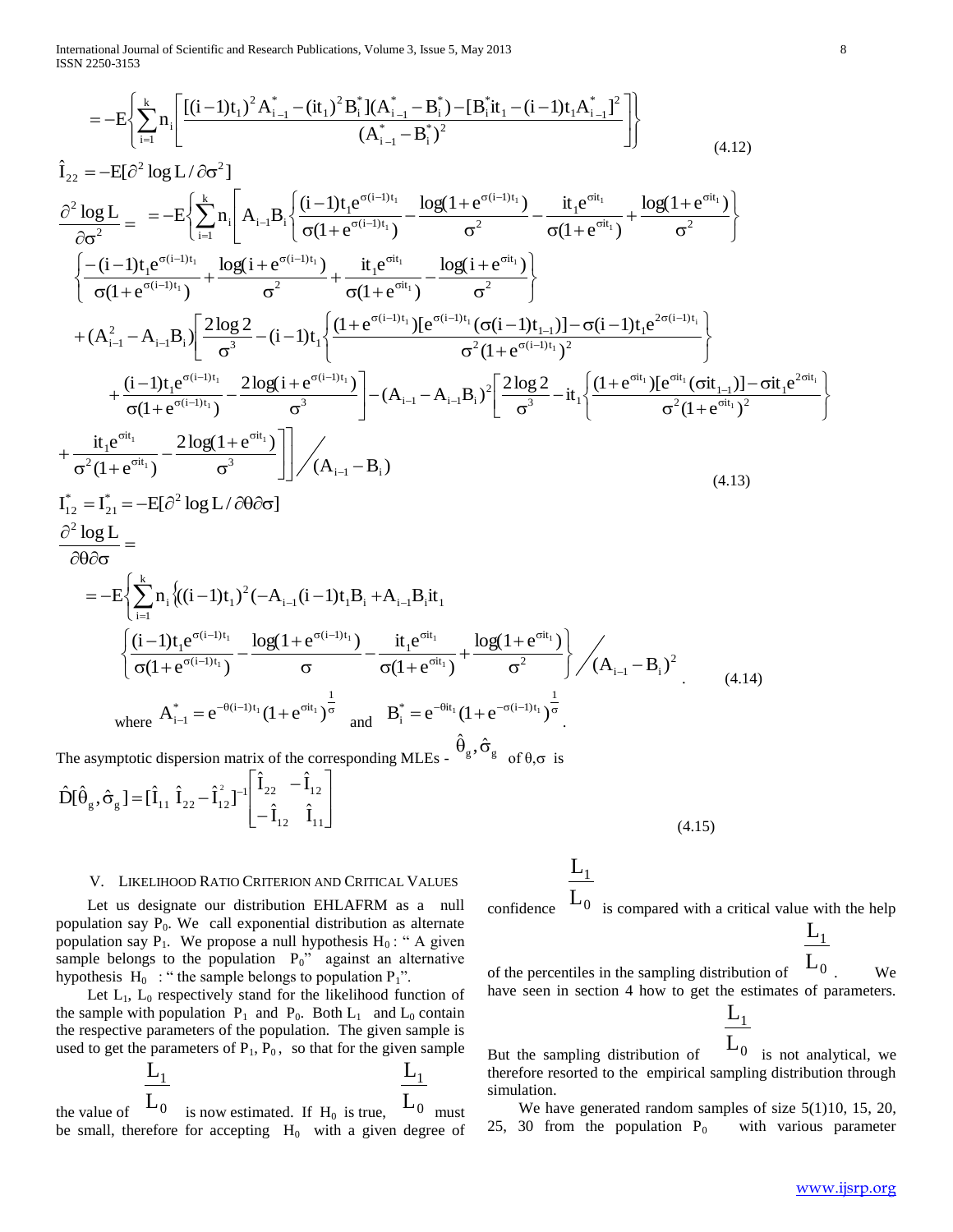combinations and got the value of  $L_1$ ,  $L_0$  along with the estimates of respective parameters for each sample.

# $L_1$

 The percentiles of  $\overline{\mathsf{L}}_0$  at various probabilities are computed and are given in Table 5.1.

| n  | $\theta=1, \sigma=1$ |           |          |         |         |         |
|----|----------------------|-----------|----------|---------|---------|---------|
|    | 0.99                 | 0.975     | 0.95     | 0.05    | 0.025   | 0.01    |
| 5  | 4619176.5            | 10664.53  | 300.05   | 1.493   | 1.4156  | 1.3273  |
| 6  | 485274.62            | 3008.14   | 467.07   | 1.6316  | 1.5641  | 1.4533  |
| 7  | 85986.66             | 4144.9    | 742.15   | 1.7808  | 1.6841  | 1.5473  |
| 8  | 368121.53            | 6009.11   | 972.65   | 1.9544  | 1.8182  | 1.6405  |
| 9  | 53868.42             | 5818.12   | 1203.75  | 2.1989  | 1.9845  | 1.8557  |
| 10 | 226564.95            | 13751.23  | 1513.11  | 2.3252  | 2.1098  | 1.9397  |
| 15 | 371196               | 23611.12  | 4502.76  | 3.8728  | 3.3998  | 3.0233  |
| 20 | 260060.65            | 44157.11  | 10065.15 | 6.3438  | 5.6431  | 4.9735  |
| 25 | 1605025.37           | 271543.9  | 33833.48 | 10.9535 | 9.7752  | 8.5964  |
| 30 | 4192773.25           | 322768.93 | 38841.87 | 18.0275 | 15.6319 | 12.8386 |

**Table : 5.1 Percentiles of**  $L_1/L_0$  **for various values of**  $\lambda$  **and v** 

# VI. POWER OF LIKELIHOOD RATIO CRITERION

 In testing of hypothesis we know that the power of a test statistic is the complementary probability of accepting a false hypothesis at a given level of significance. Let us conventionally fix 2.5% and 5% level of significance, so that the percentiles in Table 5.1 under the column 0.975 and 0.95 shall become the critical values. We generate a random sample of sizes  $5(1)10,15,20,25,30$  from the population  $P_1$  namely exponential. At this sample we find the estimates of the parameters of  $P_1$  and  $P_0$  using the respective probability models. Accordingly we got the estimates of  $L_1$ ,  $L_0$  for the sample from  $P_1$ .

Over repeated simulation runs we got the proportion of

$$
\frac{L_1}{L_2}
$$

values of  $\mathcal{L}_0$  that fall below the respective critical values of Table 5.1. These proportions would give the value of β, the probability of type II error. If the test statistic has a discriminating power β must be small so that the power l- β must be large. Various power values are given in Table 6.1. We see that as 'n' increases β is decreasing and hence l- β increases. We conclude that as long as n is less than 10, a given sample can distinguish between the populations  $P_1$  and  $P_0$  only with a probability of 10%. This probability is increasing with sample size 'n'. We therefore conclude that exponential can be a reasonable alternative to our model in small samples

| Power of Likelihood Ratio Criterion |        |        |  |  |  |
|-------------------------------------|--------|--------|--|--|--|
| n                                   | 0.975  | 0.95   |  |  |  |
| 5                                   | 0.9790 | 0.9730 |  |  |  |
| 6                                   | 0.9820 | 0.9770 |  |  |  |
| 7                                   | 0.9840 | 0.9790 |  |  |  |
| 8                                   | 0.9880 | 0.9800 |  |  |  |
| 9                                   | 0.9910 | 0.9850 |  |  |  |
| 10                                  | 0.9930 | 0.9860 |  |  |  |
| 15                                  | 0.9950 | 0.9900 |  |  |  |
| 20                                  | 0.9960 | 0.9910 |  |  |  |
| 25                                  | 0.9980 | 0.9950 |  |  |  |
| 30                                  | 0.9900 | 0.9960 |  |  |  |

**Table: 6.1 Power of Likelihood Ratio Criterion**